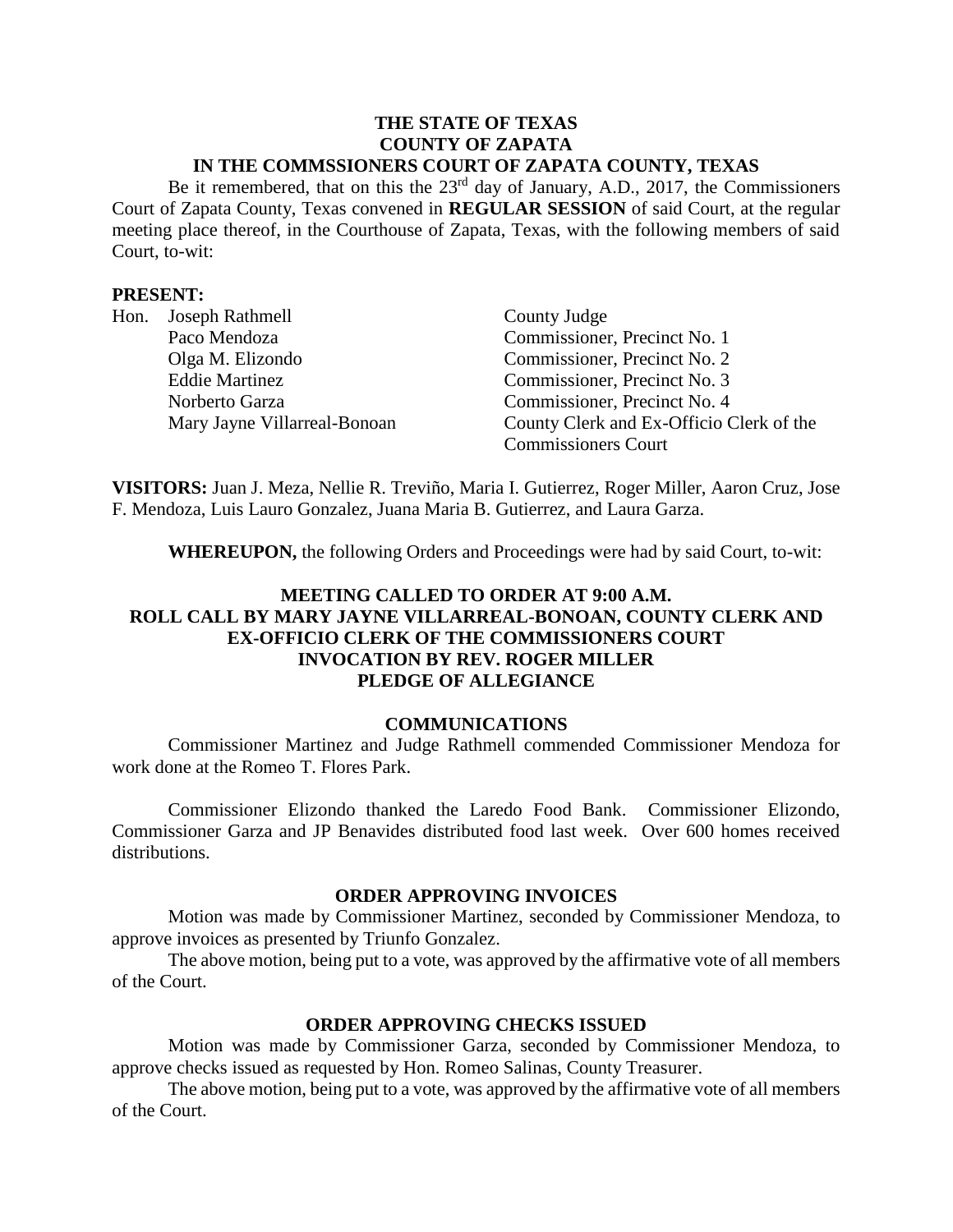### **ORDER APPROVING FIREWALL AND FIVE YEAR SECURITY LICENSE FOR ZAPATA COUNTY COURTHOUSE COMPUTER SYSTEM**

Motion was made by Commissioner Garza, seconded by Commissioner Martinez, to approve a firewall and five years security license for the Zapata County Courthouse computer system at quoted price of \$8,712.22 as requested by Hon. Joe Rathmell, County Judge.

The above motion, being put to a vote, was approved by the affirmative vote of all members of the Court.

## **ORDER APPROVING TO HIRE EXPERIENCE WORKS EMPLOYEE CELICA ARIAS**

Motion was made by Commissioner Garza, seconded by Commissioner Martinez, to approve to hire Experience Work employee Celica Arias at the Zapata County Nutrition Center for 4 hours per day for 90 days as requested by Hon. Joe Rathmell, County Judge.

The above motion, being put to a vote, was approved by the affirmative vote of all members of the Court.

### **ORDER APPROVING TRANSFER OF JORGE HUGO FLORES**

Motion was made by Commissioner Garza, seconded by Commissioner Martinez, to approve the transfer of Jorge Hugo Flores from 15-011 slot #5 (welder) to 15-621 slot #7 (Equipment Operator) at the rate of \$13.59 per hour to replace Daniel Solis as requested by Hon. Paco Mendoza, Commissioner Pct. 1.

The above motion, being put to a vote, was approved by the affirmative vote of all members of the Court.

# **ORDER APPROVING TRANSFER OF ENDY MELGOZA**

Motion was made by Commissioner Martinez, seconded by Commissioner Garza, to approve the transfer of Endy Melgoza from 10-001 slot#1 (Labor/Maintenance) to 15-011 slot #5 (Labor/Maintenance) at the rate of \$10.34 per hour. Please note that the title in 15-011 slot #5 will change as requested by Hon. Paco Mendoza, Commissioner Pct. 1.

The above motion, being put to a vote, was approved by the affirmative vote of all members of the Court.

# **ORDER APPROVING TO HIRE JUAN ALEJANDRO GARCIA**

Motion was made by Commissioner Garza, seconded by Commissioner Elizondo, to approve to hire Juan Alejandro Garcia, as a permanent employee in 10-001 slot #1 as (Labor/Maintenance) at the rate of \$9.92 per hour as requested by Hon. Paco Mendoza, Commissioner Pct. 1.

The above motion, being put to a vote, was approved by the affirmative vote of all members of the Court.

### **ORDER TO TABLE REQUEST BY J.P. GUTIERREZ**

Motion was made by Commissioner Garza, seconded by Commissioner Martinez, to table request by Hon. Juana Maria Gutierrez, Justice of the Peace, regarding the purchase a scanner and laptop from the Technology Fund as requested by Hon. Juana M. Gutierrez, Justice of the Peace Pct 2.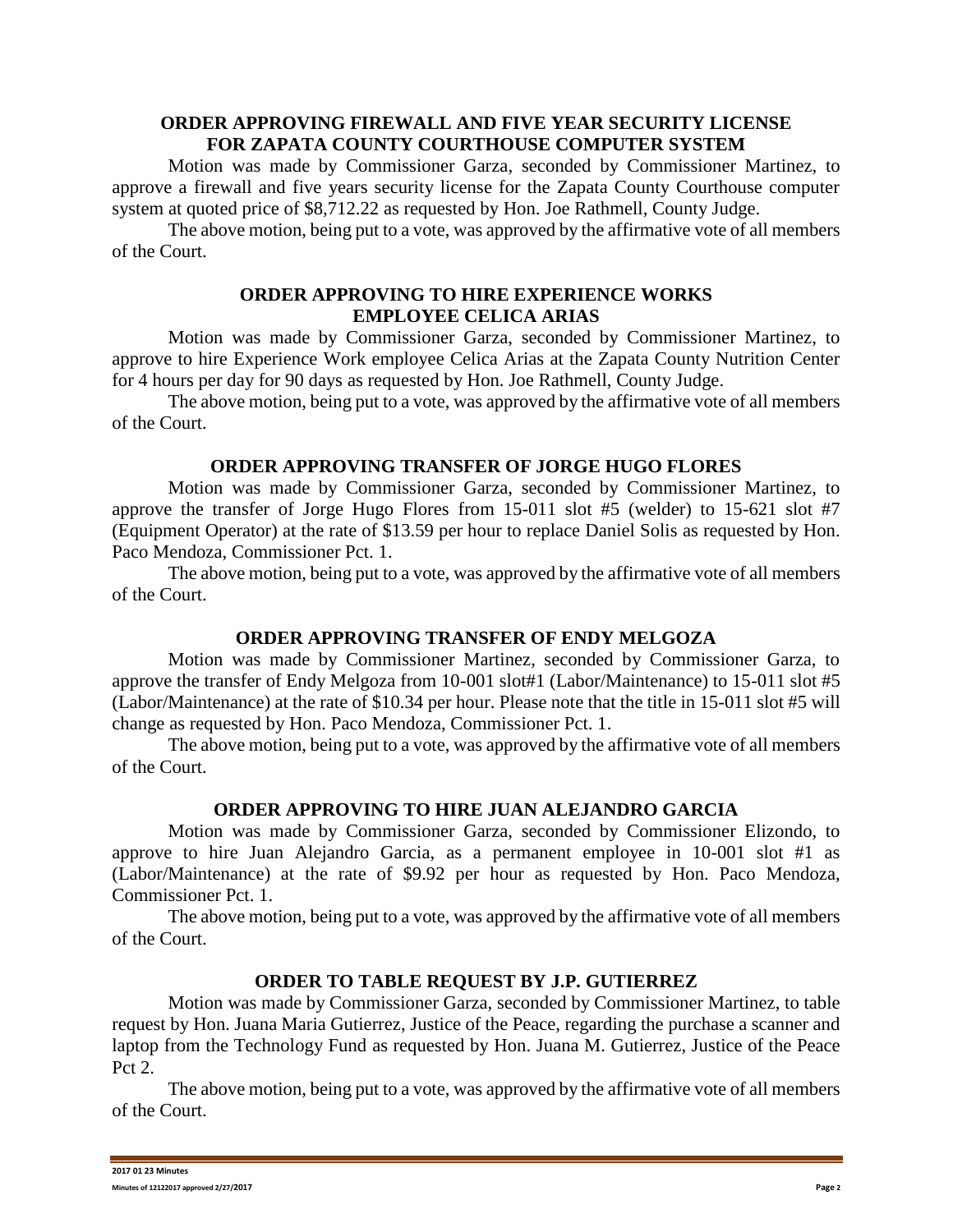# **ORDER APPROVING TO HIRE TEMPORARY SECRETARY AT FIRE DEPARTMENT**

Motion was made by Commissioner Elizondo, seconded by Commissioner Martinez, to approve to hire Javier Gutierrez, as temporary secretary for 80 hours at the rate of \$9.00 per hour from line item 10-543-106. Money has been deposited as requested by Chief J.J. Meza, Fire Department.

The above motion, being put to a vote, was approved by the affirmative vote of all members of the Court.

### **ORDER APPROVING REPAIR WORK AT ZAPATA COUNTY FIRE DEPARTMENT**

Motion was made by Commissioner Elizondo, seconded by Commissioner Martinez, to approve to hire of FigCo Steel Buildings to do repair work at the Zapata County Fire Department, at the cost of \$24,417.00, as requested by Chief J.J. Meza, Fire Department.

The above motion, being put to a vote, was approved by the affirmative vote of all members of the Court.

#### **ORDER DESIGNATING MARCOS GONZALEZ AS DEPUTY RESERVE CONSTABLE FOR PRECINCT ONE**

Motion was made by Commissioner Martinez, seconded by Commissioner Garza, to approve the designation of Marcos Gonzalez as Deputy Reserve Constable Pct.1. as requested by Mario Garcia, Constable Pct. 1.

The above motion, being put to a vote, was approved by the affirmative vote of all members of the Court.

### **ORDER APPROVING TRANSFER OF RAUL RAMIREZ**

Motion was made by Commissioner Garza, seconded by Commissioner Mendoza, to approve the transfer of Raul Ramirez from slot #9 to slot #10 at the San Ygnacio Landfill as requested by Guillermo Saenz, Environmental Department.

The above motion, being put to a vote, was approved by the affirmative vote of all members of the Court.

### **ORDER APPROVING TRANSFER OF ARMANDO GONZALEZ**

Motion was made by Commissioner Garza, seconded by Commissioner Martinez, to approve the transfer of Armando Gonzalez from slot #5 to slot #9 at the San Ygnacio Landfill as requested by Guillermo Saenz, Environmental Department.

The above motion, being put to a vote, was approved by the affirmative vote of all members of the Court.

# **ORDER APPROVING TO HIRE ROEL GUZMAN**

Motion was made by Commissioner Mendoza, seconded by Commissioner Elizondo, to approve to hire Roel Guzman in Slot #5 at the San Ygnacio Landfill as requested by Guillermo Saenz, Environmental Department.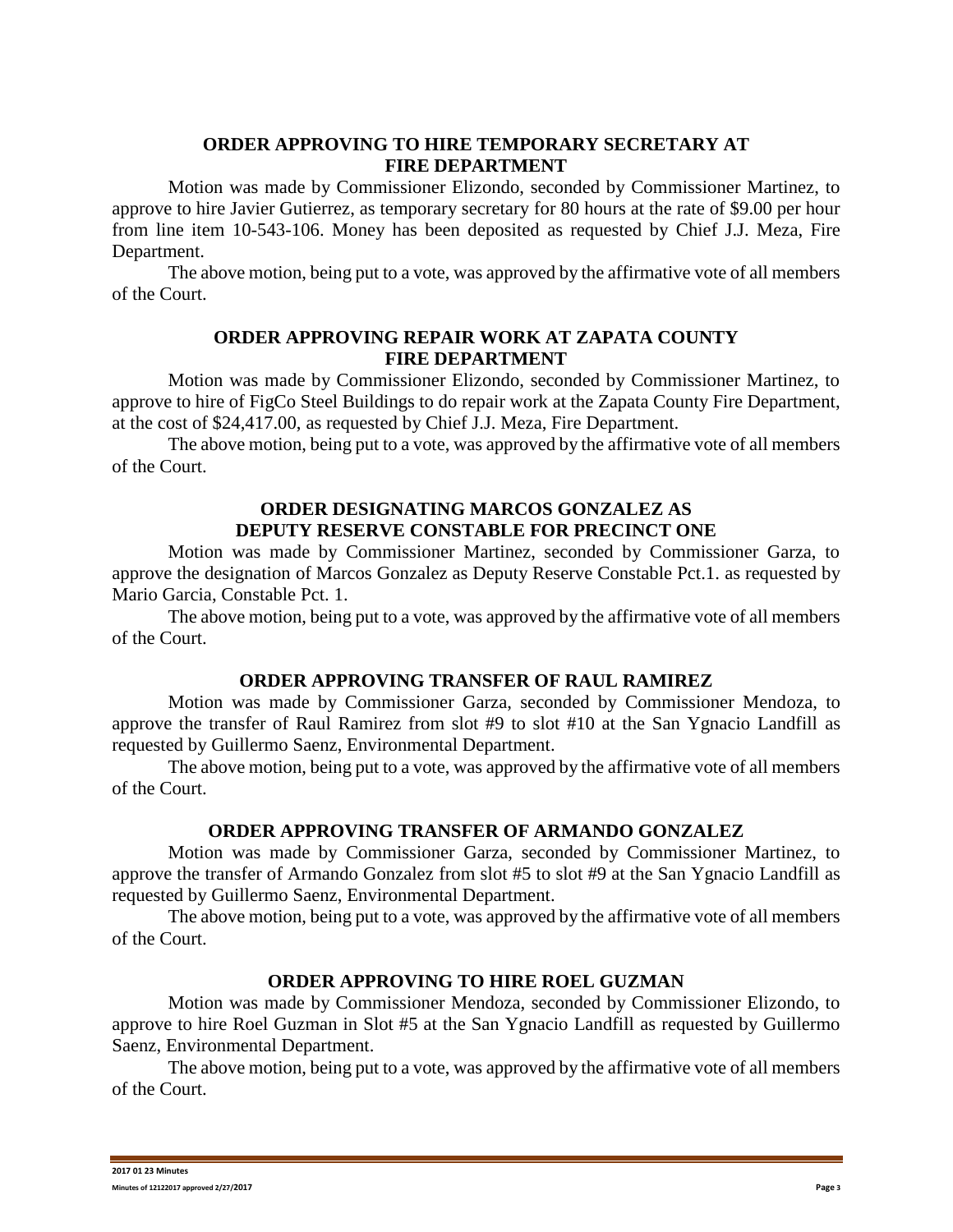### **ORDER RESCINDING PRIOR ORDER TO TABLE AND ORDER TO APPROVE PURCHASE OF SCANNER AND LAPTOP AS REQUESTED BY J.P. GUTIERREZ**

Motion was made by Commissioner Garza, seconded by Commissioner Martinez, to rescind prior order to table request by Hon. Juana Maria Gutierrez, Justice of the Peace.

Motion was made by Commissioner, Garza, seconded by Commissioner Elizondo, to approve purchase of a scanner and laptop from the Technology Fund as requested by Hon. Juana M. Gutierrez, Justice of the Peace Pct 2.

The above motion, being put to a vote, was approved by the affirmative vote of all members of the Court.

# **ORDER APPROVING FUNDING FOR TEXAS ASSOCIATION OF BASS CLUBS TOURNAMENT AND SAN ANTONIO METRO LEAGUE OF BASS CLUBS TOURNAMENT**

Motion was made by Commissioner Martinez, seconded by Commissioner Mendoza, to approve funding for the Texas Association of Bass Clubs Tournament scheduled for September 30 - October 1, 2017 and the San Antonio Metro League of Bass Clubs Tournament currently scheduled for October 7-8, 2017. A total of \$16,000 will be funded (\$8,000 per tournament), \$6,000 to be used out of what was allotted to the Convention Visitors Bureau and the remaining \$10,000 out of Hotel Motel Tax funds as requested by James Bendele, Convention Visitors & Bureau.

The above motion, being put to a vote, was approved by the affirmative vote of all members of the Court.

### **ORDER APPROVING LINE ITEM TRANSFER**

Motion was made by Commissioner Garza, seconded by Commissioner Martinez, to approve the following line item transfer to meet departmental needs.

|              | DEPARTMENT LINE ITEM |              | <b>FUND</b> | <b>AMOUNT</b>          |  |  |
|--------------|----------------------|--------------|-------------|------------------------|--|--|
| <b>FROM:</b> | Constable Pct. 2     | $10-550-331$ | Fuel        | $\frac{1}{2}$ \$130.00 |  |  |
| TO:          | Constable Pct. 2     | $10-550-311$ | Supplies    | \$130.00               |  |  |
|              |                      |              |             |                        |  |  |

as requested by Daniel Arriaga, Constable Pct. 2.

The above motion, being put to a vote, was approved by the affirmative vote of all members of the Court.

# **ORDER APPROVING RESOLUTION AUTHORIZING SUBMISSION OF A TEXAS COMMUNITY DEVELOPMENT BLOCK GRANT APPLICATION TO TEXAS DEPARTMENT OF AGRICULTURE FOR COMMUNITY DEVELOPMENT FUND AND AUTHORIZING COUNTY JUDGE TO ACT AS COUNTY'S EXECUTIVE OFFICER**

Motion was made by Commissioner Martinez, seconded by Commissioner Garza, to approve a Resolution authorizing the submission of a Texas Community Development Block Grant Application to the Texas Department of Agriculture for the Community Development Fund and authorizing the County Judge to act as the county's executive officer and authorized representative in all matters pertaining to the county's participation in the Texas Community Development Block Grant Program as requested by Hon. Joe Rathmell, County Judge.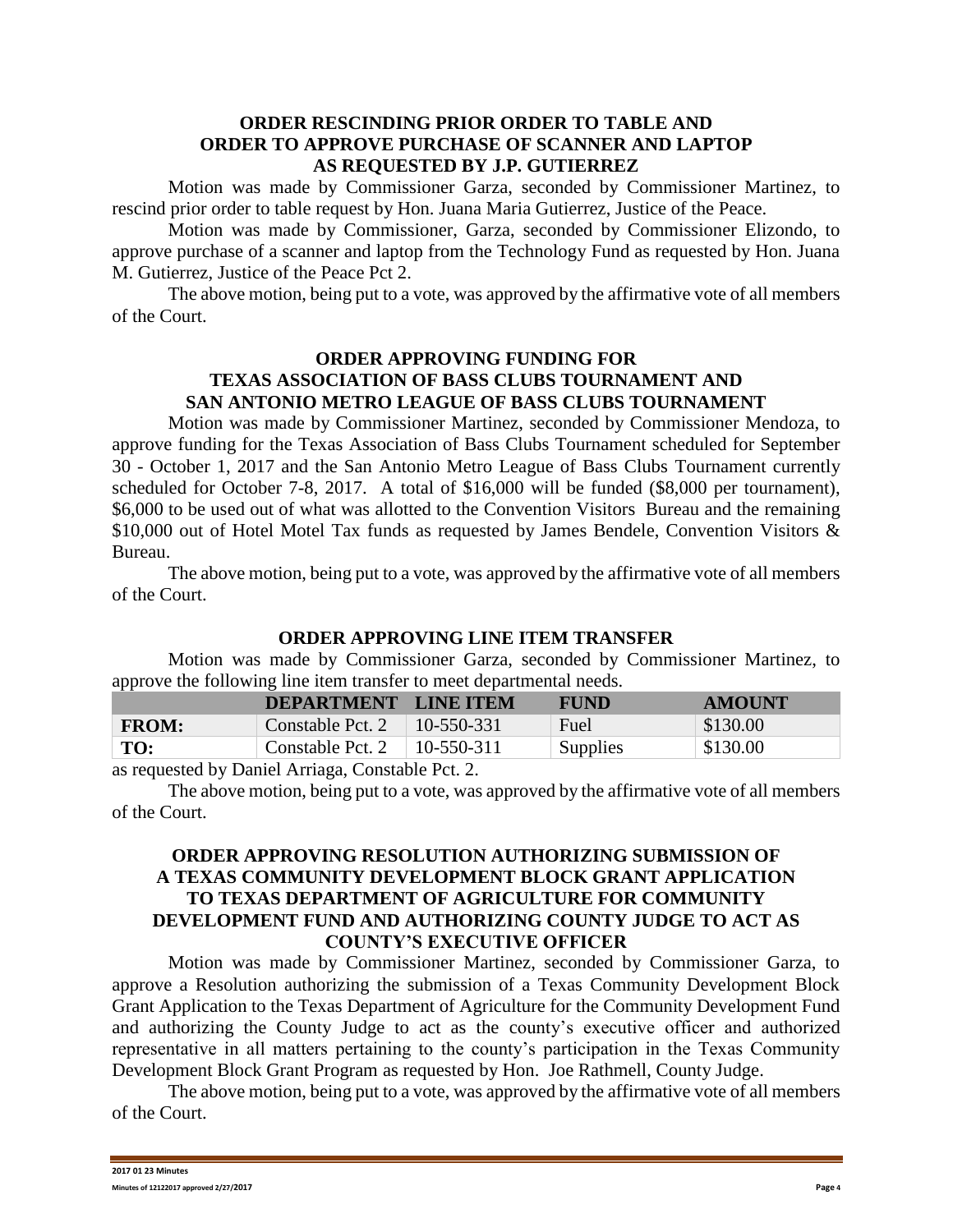# **MOTION WAS MADE BY COMMISSIONER GARZA, SECONDED BY COMMISSIONER MENDOZA, TO ENTER INTO EXECUTIVE SESSION**

# **MOTION WAS MADE BY COMMISSIONER GARZA, SECONDED BY COMMISSIONER MARTINEZ, TO RETURN TO REGULAR SESSION**

### **ORDER APPROVING ZAPATA COUNTY AT-RISK CACFT PROGRAM**

Motion was made by Commissioner Martinez, seconded by Commissioner Garza, to approve the Zapata County At-Risk CACFP Program (USDA program) as requested by Ramiro Hernandez.

The above motion, being put to a vote, was approved by the affirmative vote of all members of the Court.

### **ORDER APPROVING FINALIZATION OF ALL USDA DOCUMENTATION INCLUDING SITE/SITES, LOCATIONS AND COMPENSATION POLICY TO ANNOUNCE JOB OPENINGS**

Motion was made by Commissioner Martinez, seconded by Commissioner Garza, to approve and proceed with finalization of all USDA documentation to include sites/sites, locations and compensation policy to announce job openings with our local newspaper and Texas Workforce Office. Once approved by USDA, the program will start immediately as requested by Ramiro Hernandez.

The above motion, being put to a vote, was approved by the affirmative vote of all members of the Court.

## **ORDER APPROVING USE OF ZAPATA COUNTY COMMUNITY CENTER FOR USE DURING BASS TOURNAMENTS**

Motion was made by Commissioner Martinez, seconded by Commissioner Garza, to approve use of the Zapata County Community Center for the Texas Association of Bass Clubs Tournament scheduled for September 30- October 1, 2017 and the San Antonio Metro League of Bass Clubs tournament currently scheduled for October 7-8, 2017 as requested by James Bendele, Convention & Visitors Bureau.

The above motion, being put to a vote, was approved by the affirmative vote of all members of the Court.

## **UPDATE WAS GIVEN IN EXECUTIVE SESSION REGARDING CAUSE NO. 5:15 CV 288 TOVAR VS. ZAPATA COUNTY NO ACTION WAS TAKEN**

An update was given during executive session regarding Cause No. 5:15 CV 288 Tovar vs. Zapata County; no action was taken as requested by Alonso M. Lopez, Sheriff.

## **ORDER AUTHORIZING JUAN J. CRUZ & ASSOCIATES TO PROCEED WITH LAW SUIT AGAINST SHADY HAVEN, LLC**

Motion was made by Commissioner Mendoza, seconded by Commissioner Garza, to approve and authorize Juan J. Cruz and Associates, to proceed with law suit against Shady Haven